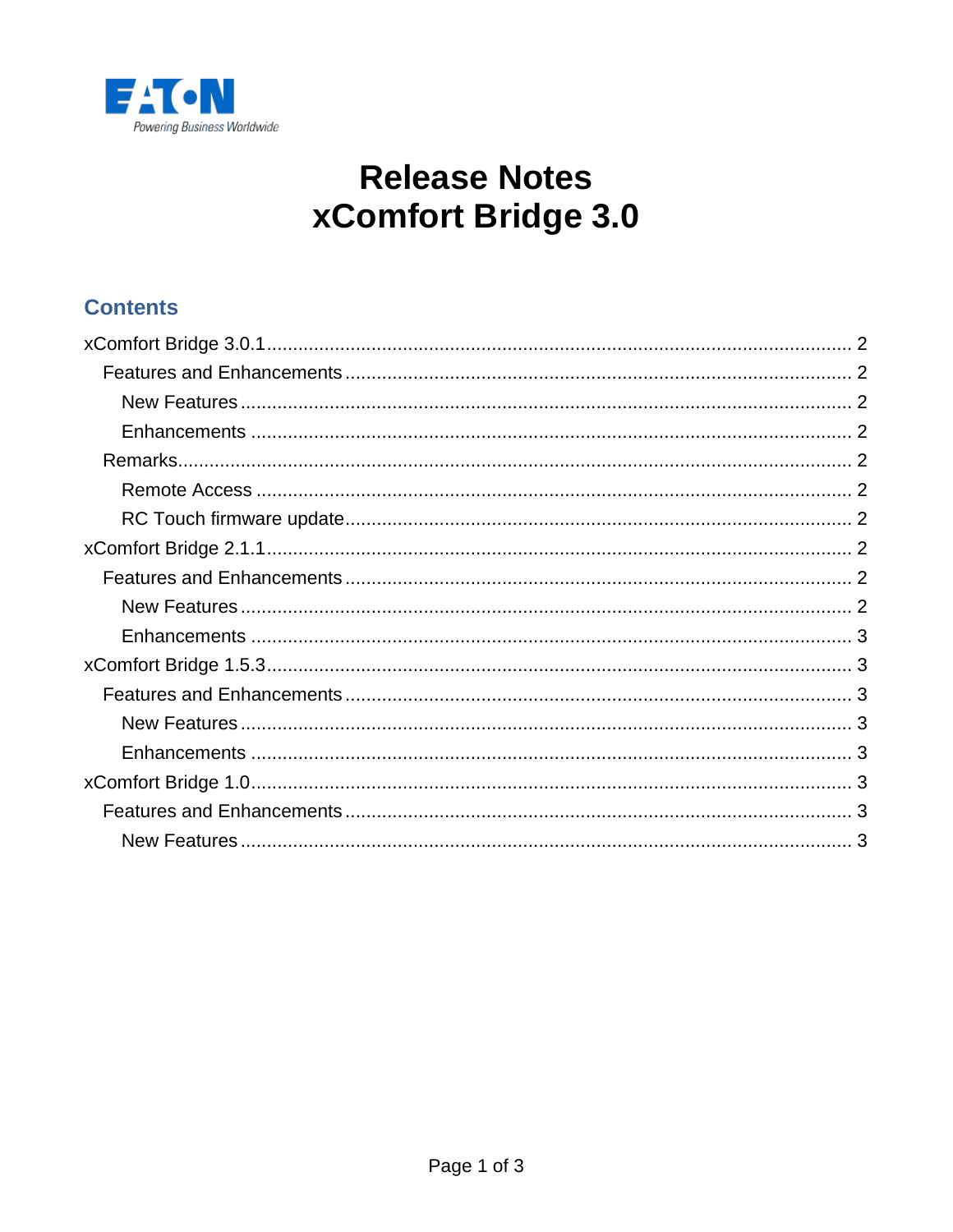# <span id="page-1-0"></span>**xComfort Bridge 3.0.1**

# <span id="page-1-1"></span>*Features and Enhancements*

#### <span id="page-1-2"></span>**New Features**

- One Home Page with:
	- o Overview of rooms including status and main controls
	- o 4 direct accessible Scenes
	- o Remote connection indication
- Device usage filtering for Actuators and Sensors overviews
- Function control selection in Rooms: Loads, Lighting, Heating
- Easy setup room-based heating control
- Easy control by Operation Mode: Comfort, Economy, Frost-protection
- Supported sensors: Room Controller Touch\*, Temperature Input
- Supported actuators: Heating Actuators, Radiator Thermostat, Multi-heating Actuator
- Supported Heating type:
	- o Electrical: Foil, Cable, Infrared Panel, Radiator
	- o Water based: Floor heating, Radiator
- Floor temperature protection
- Heating fallback scenario in case the xComfort Bridge is off-line
- Easy time control by Heating-Program
- Easy Heating control by Scenes (set Operation Mode)
- Free Remote Access

# <span id="page-1-3"></span>**Enhancements**

• Improved User Interface layout and Font

# <span id="page-1-4"></span>*Remarks*

# <span id="page-1-5"></span>**Remote Access**

The Remote Connection is per default switched Off the first time this version is installed. Enable the Remote Access via Configure -> Remote Connection. When enabled, the app automatically switches smoothly between local and remote connection.

# <span id="page-1-6"></span>**RC Touch firmware update**

The xComfort Bridge could indicate that the RC Touch needs a firmware update. The new version of the RC Touch supports new special features like Direct control (fallback scenario). Download and install the RCT Update Tool. This tool includes the latest Universal firmware version. You can also use the latest MRF software to do the update.

Follow the update instructions in the FAQ: How to update the RC Touch firmware.

# <span id="page-1-7"></span>**xComfort Bridge 2.1.1**

# <span id="page-1-8"></span>*Features and Enhancements*

# <span id="page-1-9"></span>**New Features**

- Support of additional xComfort Actuators (with ESM logo!)
- Support of Sensors: Pushbuttons, 2-channel Remote Control, Universal Motion Sensor, Window/Door sensor, Binary input
- Easy commissioning and configuration of Sensors to control actuators, rooms and scenes